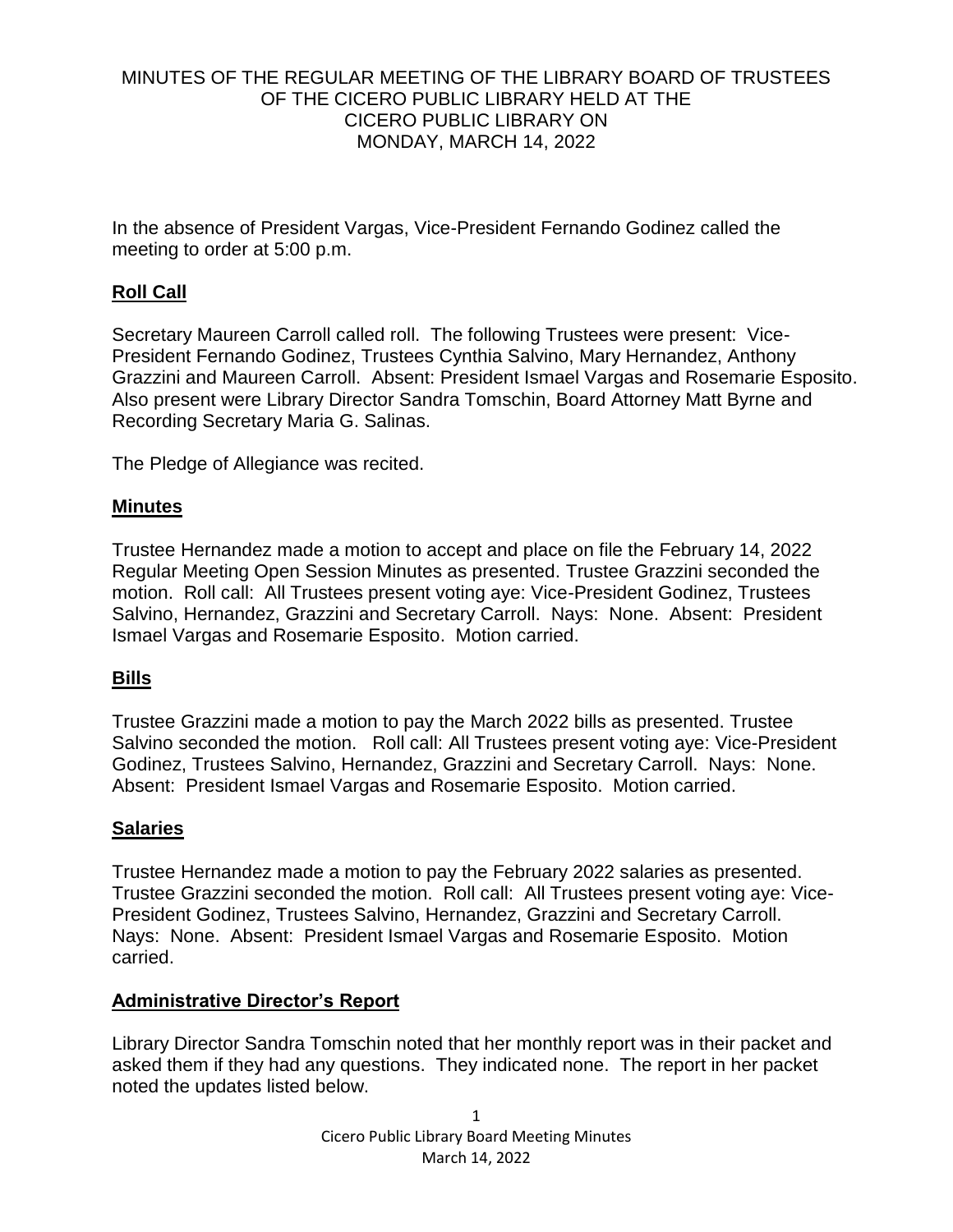# Covid-19

There were no Covid19 related issues or employees in quarantine since the last Board meeting. She noted they have updated the policy and procedure to follow current CDC Guidelines, which encouraged patrons to wear a mask, but not required to do so.

### Community Development Block Grant

A pre-bid meeting was held on March 8, 2022. There was a good turnout for bidders and was hopeful that results received would be competitive. The bid opening was scheduled for March 17, 2022 at 10:00 a.m. A special meeting was scheduled for March 22, 2022, for approval of the bid recommendations and for the proposed project to remain on schedule.

### 5-Year Strategic Plan

Final feedback from the Trustees is due by March 31, 2022 to finalize the Strategic Plan and prepare for Board approval at the April meeting.

### Employee Handbook

Library Attorney James Ciesil working on finalizing the Employee Handbook for Board review and approval.

### Illinois Public Library Annual Report (IPLAR)

The report was submitted and confirmed as received by the state.

### Finance

Met with the town's new Finance Director, David Gonzalez. Issues regarding the previous audits were discussed and will work on finalizing any outstanding audits.

### Budget

Under new business was the approval of the 2022 Annual Appropriation (Budget). Summary of the budget appropriations were noted in the board packet that aligned the library's revenue and expenditures.

Trustee Hernandez made a motion to accept the Library Director's Report as presented in their packet and place on file. Trustee Grazzini seconded the motion. Roll call: All Trustees present voting aye: Vice-President Godinez, Trustees Salvino, Hernandez, Grazzini and Secretary Carroll. Nays: None. Absent: President Ismael Vargas and Rosemarie Esposito. Motion carried.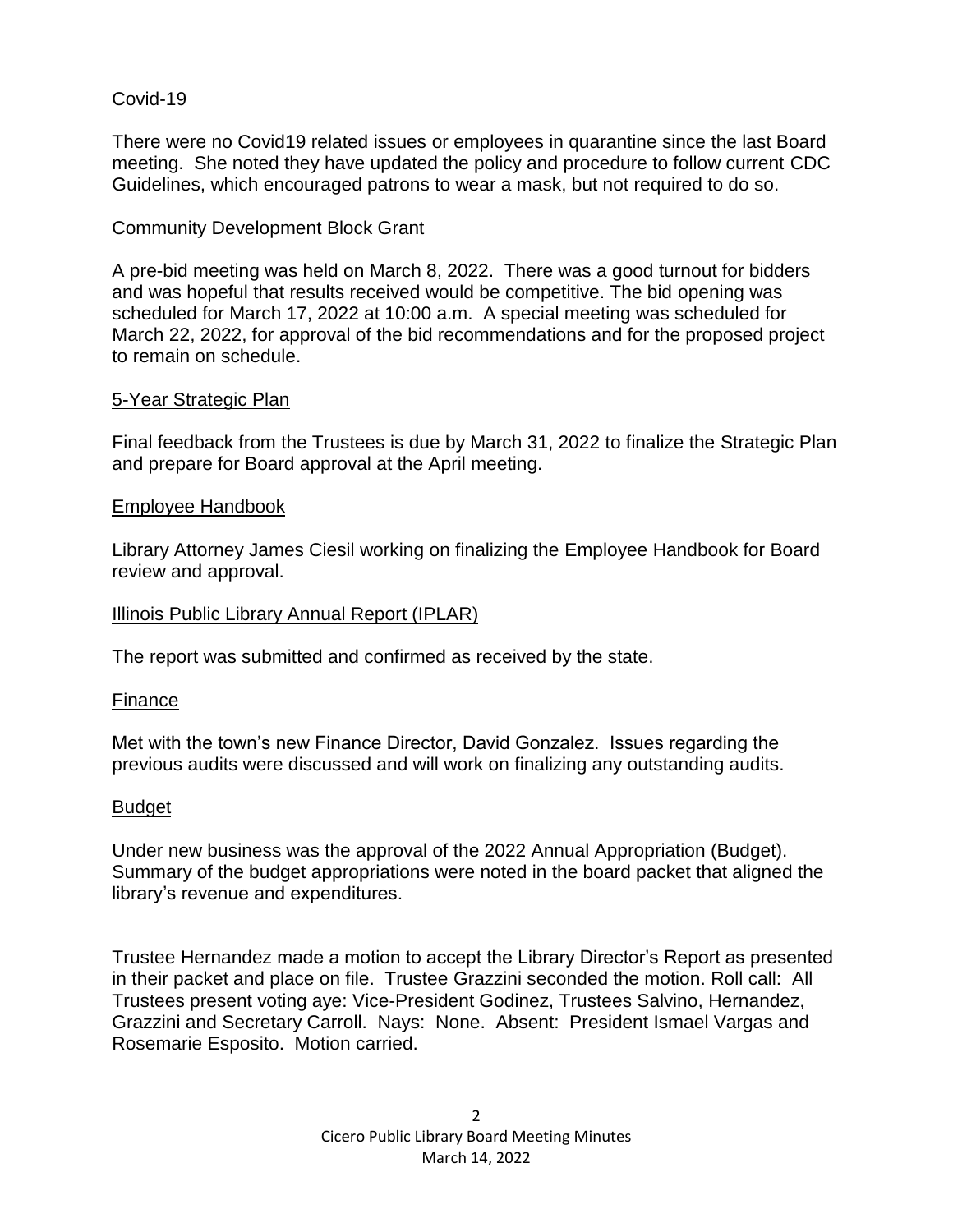### **Department Reports**

Trustee Hernandez made a motion to accept the reports for the Circulation Department for the month of February 2022 as presented and place on file. Trustee Salvino seconded the motion. Roll call: All Trustees present voting aye: Vice-President Godinez, Trustees Salvino, Hernandez, Grazzini and Secretary Carroll. Nays: None. Absent: President Ismael Vargas and Rosemarie Esposito. Motion carried.

Trustee Hernandez made a motion to accept the reports for the Technical Services Department for the month of February 2022 as presented and place on file. Trustee Grazzini seconded the motion. Roll call: All Trustees present voting aye: Vice-President Godinez, Trustees Salvino, Hernandez, Grazzini and Secretary Carroll. Nays: None. Absent: President Ismael Vargas and Rosemarie Esposito. Motion carried.

Trustee Hernandez made a motion to accept the reports for the Reference Department for the month of February 2022 as presented and place on file. Trustee Grazzini seconded the motion. Roll call: All Trustees present voting aye: Vice-President Godinez, Trustees Salvino, Hernandez, Grazzini and Secretary Carroll. Nays: None. Absent: President Ismael Vargas and Rosemarie Esposito. Motion carried.

Trustee Grazzini requested if the Reference Report can be itemized to show all the reference statistics. Library Director Tomschin responded she would ask the Head of Referenced to itemize the Reference Report going forward.

Trustee Hernandez asked about homebound delivery. Library Director Tomschin responded that they do offer those services by request.

Trustee Grazzini made a motion to accept the reports for the Youth Services Department for the month of February 2022 as presented and place on file. Trustee Hernandez seconded the motion. Roll call: All Trustees present voting aye: Vice-President Godinez, Trustees Salvino, Hernandez, Grazzini and Secretary Carroll. Nays: None. Absent: President Ismael Vargas and Rosemarie Esposito. Motion carried.

### **Correspondence**

There was none to report.

### **Unfinished Business**

Library Director Sandra Tomschin briefed the Board on a former employee who asked to return on a part-time basis. She said he was a good worker and had resigned previously to care for his mom.

Trustee Grazzini made a motion to authorize Library Director Sandra Tomschin to hire for a vacant part-time position for the remainder of the 2021-22 fiscal year. Secretary Carroll seconded the motion. Roll call: All Trustees present voting aye: Vice-President